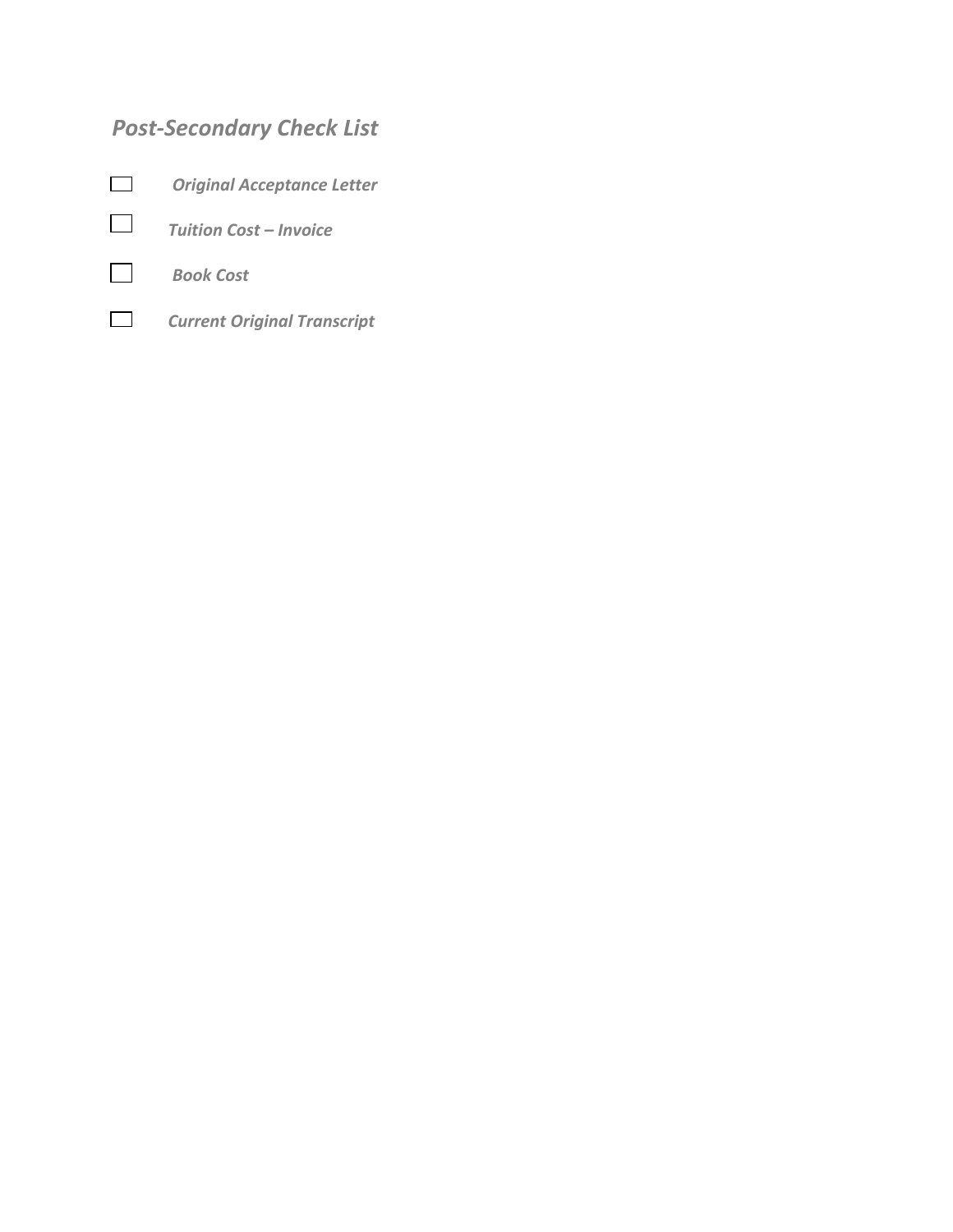### **APPENDIX A**

## **BONAPARTE INDIAN BAND**

Post-Secondary Education Funding Application Form



Office Use Only New Student  $\Box$  Continuing Graduate  $\Box$  Returning

| <b>APPLICANT INFORMATION</b>                  |  |       |               |  |                                  |                |                                     |               |                                            |           |                  |                    |                                                                                                                                                    |  |
|-----------------------------------------------|--|-------|---------------|--|----------------------------------|----------------|-------------------------------------|---------------|--------------------------------------------|-----------|------------------|--------------------|----------------------------------------------------------------------------------------------------------------------------------------------------|--|
| Last Name                                     |  |       |               |  |                                  | First          |                                     |               |                                            |           | M.I.             | Date               |                                                                                                                                                    |  |
| Registration<br>686<br>Number(Status)         |  |       |               |  |                                  |                |                                     | Date of Birth |                                            |           |                  |                    |                                                                                                                                                    |  |
| <b>Street</b><br>Address                      |  |       |               |  |                                  |                |                                     |               |                                            |           | Apartment/Unit # |                    |                                                                                                                                                    |  |
| City                                          |  |       |               |  |                                  | Prov.          |                                     |               |                                            |           | Postal<br>Code   |                    |                                                                                                                                                    |  |
| Phone                                         |  |       |               |  |                                  |                | E-mail Address                      |               |                                            |           |                  |                    |                                                                                                                                                    |  |
| <b>Years lived</b><br>at Address              |  |       |               |  | Social Insurance<br>Number (SIN) |                | Contact                             |               |                                            | Emergency |                  |                    |                                                                                                                                                    |  |
| <b>Marital Status</b>                         |  |       |               |  | Single $\square$                 | Married $\Box$ |                                     |               | Common Law                                 |           |                  | Separated/Divorced | $\Box$                                                                                                                                             |  |
| Are you currently employed?                   |  |       |               |  | YES $\square$                    | $NO$ $\Box$    |                                     | Employer      |                                            |           |                  |                    |                                                                                                                                                    |  |
| If yes do you plan to continue<br>employment? |  |       |               |  | YES $\Box$                       | $NO$ $\Box$    | If yes, how many<br>hours per week? |               |                                            |           |                  |                    |                                                                                                                                                    |  |
|                                               |  |       |               |  |                                  |                |                                     |               |                                            |           |                  |                    |                                                                                                                                                    |  |
| <b>SPOUSE'S INFORMATION</b>                   |  |       |               |  |                                  |                |                                     |               |                                            |           |                  |                    |                                                                                                                                                    |  |
| Last Name                                     |  |       |               |  |                                  |                | <b>Given Names</b>                  |               |                                            |           |                  |                    |                                                                                                                                                    |  |
| SIN#                                          |  |       |               |  |                                  |                | Employer                            |               |                                            |           |                  |                    |                                                                                                                                                    |  |
| Unemployed                                    |  | YES [ |               |  | Receiving other benefits?        | YES $\square$  | $NO$ $\Box$                         |               | <b>State Benefits</b><br>(W.C.B., Pension, |           |                  |                    |                                                                                                                                                    |  |
|                                               |  |       |               |  |                                  |                |                                     |               |                                            |           |                  |                    |                                                                                                                                                    |  |
| <b>DEPENDENTS</b>                             |  |       |               |  |                                  |                |                                     |               |                                            |           |                  |                    |                                                                                                                                                    |  |
| basis.                                        |  |       |               |  |                                  |                |                                     |               |                                            |           |                  |                    | Dependents are : a person who is i) under 19 years of age; ii) relies on the student for support, and iii) resides with the student on a full-time |  |
| <b>Given Names</b><br>Last Name               |  |       | Date of Birth |  |                                  |                | Relationship                        |               |                                            |           |                  |                    |                                                                                                                                                    |  |
|                                               |  |       |               |  |                                  |                |                                     |               |                                            |           |                  |                    |                                                                                                                                                    |  |
|                                               |  |       |               |  |                                  |                |                                     |               |                                            |           |                  |                    |                                                                                                                                                    |  |
|                                               |  |       |               |  |                                  |                |                                     |               |                                            |           |                  |                    |                                                                                                                                                    |  |
|                                               |  |       |               |  |                                  |                |                                     |               |                                            |           |                  |                    |                                                                                                                                                    |  |
|                                               |  |       |               |  |                                  |                |                                     |               |                                            |           |                  |                    |                                                                                                                                                    |  |
|                                               |  |       |               |  |                                  |                |                                     |               |                                            |           |                  |                    |                                                                                                                                                    |  |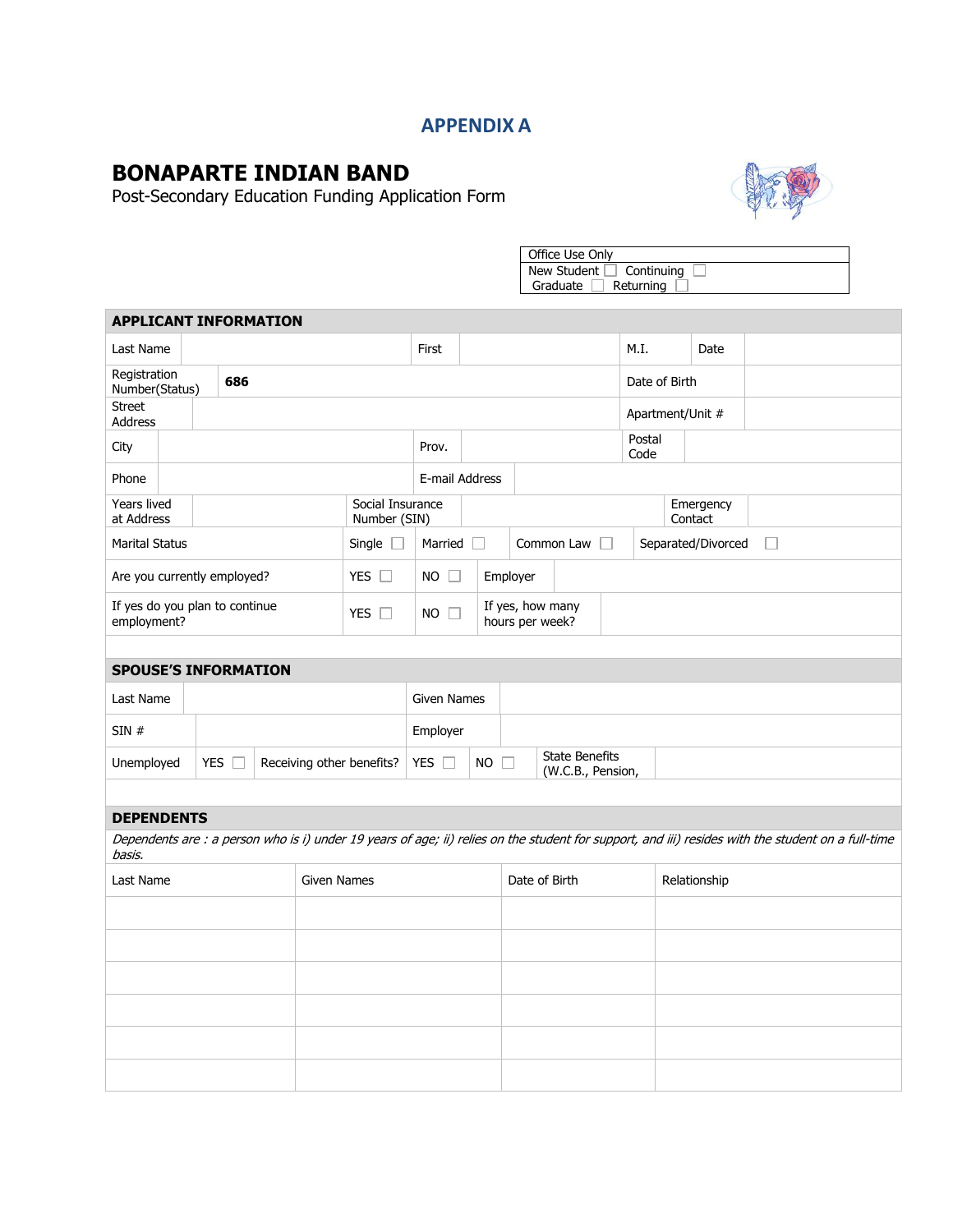| <b>PROGRAM INFORMATION</b>                                                                          |                       |                     |          |  |  |  |
|-----------------------------------------------------------------------------------------------------|-----------------------|---------------------|----------|--|--|--|
| Institution<br>Name                                                                                 | <b>Student Number</b> |                     |          |  |  |  |
| Program Name                                                                                        |                       | Final<br>Credential |          |  |  |  |
| Length of Program                                                                                   | <b>Start Date</b>     |                     | End Date |  |  |  |
| Occupational Field                                                                                  |                       |                     |          |  |  |  |
| Full<br>Current year<br>YES $\Box$<br><b>YES</b><br>Part-time<br>$\mathbf{1}$<br>Time<br>of program |                       |                     |          |  |  |  |

| <b>EDUCATION AND TRAINING HISTORY</b> |          |          |           |               |                 |  |
|---------------------------------------|----------|----------|-----------|---------------|-----------------|--|
| Name of School                        | Location | Duration | Completed | Certification | Band<br>Funded? |  |
| High School                           |          |          |           |               |                 |  |
| College                               |          |          |           |               |                 |  |
| University                            |          |          |           |               |                 |  |
| Graduate School                       |          |          |           |               |                 |  |
| Other                                 |          |          |           |               |                 |  |

| STUDY PLAN (COMPLETE USING YOUR SCHOOL'S CALENDAR)                                   |                     |                       |                       |                       |  |
|--------------------------------------------------------------------------------------|---------------------|-----------------------|-----------------------|-----------------------|--|
|                                                                                      | <b>Fall Session</b> | <b>Winter Session</b> | <b>Spring Session</b> | <b>Summer Session</b> |  |
| Duration                                                                             |                     |                       |                       |                       |  |
| Number of Courses                                                                    |                     |                       |                       |                       |  |
| Number of Credits                                                                    |                     |                       |                       |                       |  |
| FT/PT                                                                                |                     |                       |                       |                       |  |
| List months for which living allowance requested:                                    |                     |                       |                       |                       |  |
| Total number of months of living allowance requested:                                |                     |                       |                       |                       |  |
| <b>PROJECTED COMPLETION PLAN</b>                                                     |                     |                       |                       |                       |  |
| Year 1                                                                               | Number of Courses:  |                       | Number of Credits:    |                       |  |
| Year 2                                                                               | Number of Courses:  |                       | Number of Credits:    |                       |  |
| Year 3                                                                               | Number of Courses:  |                       | Number of Credits:    |                       |  |
| Year 4                                                                               | Number of Courses:  |                       | Number of Credits:    |                       |  |
| Year 5                                                                               | Number of Courses:  |                       | Number of Credits:    |                       |  |
| Year 6                                                                               | Number of Courses:  |                       | Number of Credits:    |                       |  |
| TOTAL NUMBER OF CREDITS REQUIRED FOR COMPLETION:                                     |                     |                       |                       |                       |  |
| I have consulted with an academic advisor/career counsellor: YES<br>NO.              |                     |                       |                       |                       |  |
| I have made contact with the Aboriginal support worker at my institution: YES<br>NO. |                     |                       |                       |                       |  |
|                                                                                      |                     |                       |                       |                       |  |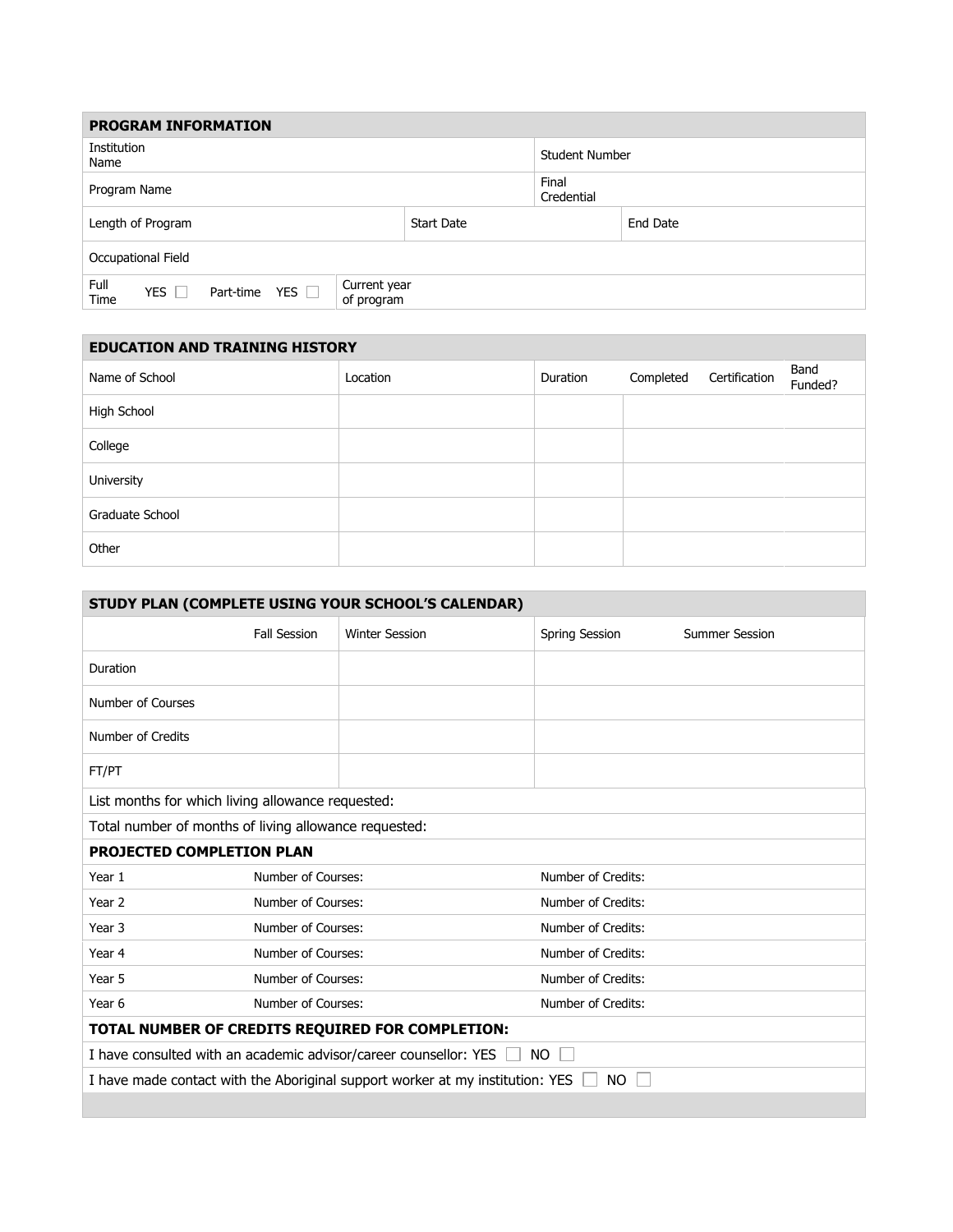| <b>FINANCIAL PLAN</b>                |                                                                     |                                                                                            |  |  |  |
|--------------------------------------|---------------------------------------------------------------------|--------------------------------------------------------------------------------------------|--|--|--|
|                                      |                                                                     |                                                                                            |  |  |  |
| <b>Financial Projection</b>          |                                                                     |                                                                                            |  |  |  |
| <b>Estimated Costs</b>               | <b>Current Year</b>                                                 | <b>Next Year</b>                                                                           |  |  |  |
| Tuition                              |                                                                     |                                                                                            |  |  |  |
| Books/Supplies                       |                                                                     |                                                                                            |  |  |  |
| Living Expenses                      |                                                                     |                                                                                            |  |  |  |
| Transportation                       |                                                                     |                                                                                            |  |  |  |
| Travel                               |                                                                     |                                                                                            |  |  |  |
|                                      |                                                                     |                                                                                            |  |  |  |
|                                      | I have additional applications for funding. They are: (please list) |                                                                                            |  |  |  |
| SCHOLARSHIPS □ :                     |                                                                     |                                                                                            |  |  |  |
| <b>BURSARIES</b><br>$\Box$ :         |                                                                     |                                                                                            |  |  |  |
| <b>AWARDS</b><br>-13                 |                                                                     |                                                                                            |  |  |  |
| PROVINCIAL/FEDERAL STUDENT LOANS   : |                                                                     |                                                                                            |  |  |  |
|                                      |                                                                     |                                                                                            |  |  |  |
|                                      |                                                                     | I have spoken with the financial aid department at my institution about funding: YES<br>NO |  |  |  |
|                                      |                                                                     |                                                                                            |  |  |  |
| <b>DECLARATION OF RESIDENCY</b>      |                                                                     |                                                                                            |  |  |  |
|                                      |                                                                     |                                                                                            |  |  |  |
|                                      |                                                                     |                                                                                            |  |  |  |
| Signature                            |                                                                     | Date                                                                                       |  |  |  |
|                                      |                                                                     |                                                                                            |  |  |  |

### **CODE OF CONDUCT AND SIGNATURE**

I certify that my answers are true and complete to the best of my knowledge.

Signature Date Date of the Signature Date of the Signature Date of the Date of the Date of the Date of the Date of the Date of the Date of the Date of the Date of the Date of the Date of the Date of the Date of the Date of

| OFFICE USE ONLY                          |          |        |  |  |  |  |
|------------------------------------------|----------|--------|--|--|--|--|
| Request<br>(reasons attached)            | Approved | Denied |  |  |  |  |
| Application received:                    |          |        |  |  |  |  |
| File Number:                             |          |        |  |  |  |  |
| Total number of months living allowance: |          |        |  |  |  |  |
| Total tuition:                           |          |        |  |  |  |  |
| Total books/supplies:                    |          |        |  |  |  |  |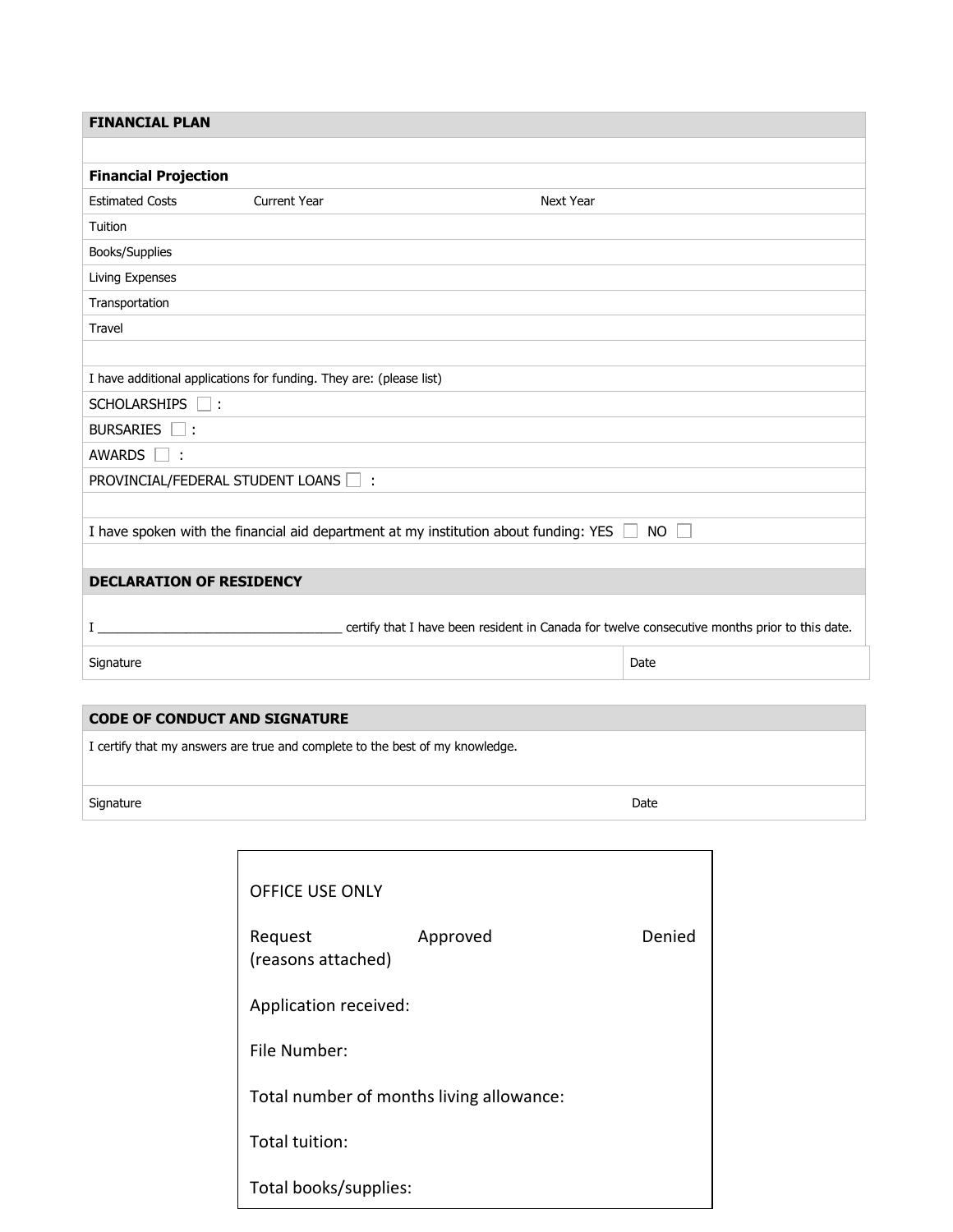### **APPENDIX B**

#### **Student Support Funding Amounts**

| Tuition:                  | Actual cost + compulsory student fees                                                                                                                              |
|---------------------------|--------------------------------------------------------------------------------------------------------------------------------------------------------------------|
| (Full-time and Part-time  |                                                                                                                                                                    |
| students)                 |                                                                                                                                                                    |
|                           | Tuition includes tuition and mandatory student fees for students:                                                                                                  |
|                           |                                                                                                                                                                    |
|                           | Attending Canadian public Post-Secondary Institutions, at the normal tuition<br>$\bullet$                                                                          |
|                           | rate or maximum of \$35000, including any compulsory student fees charged by                                                                                       |
|                           | the institution for a Canadian student;                                                                                                                            |
|                           |                                                                                                                                                                    |
|                           | Attending private or foreign Post-Secondary Institutions, at the same tuition rate<br>$\bullet$                                                                    |
|                           | or maximum of \$35000, including any compulsory student fees, charged by the<br>public or private Canadian institution nearest to the student's place of residence |
|                           | (e.g. residence at the time of application) which offers the least expensive                                                                                       |
|                           | comparable program; or                                                                                                                                             |
|                           |                                                                                                                                                                    |
|                           | Enrolled in a foreign institution at the actual tuition rate or maximum of                                                                                         |
|                           | \$35000, including other compulsory student fees charged by the foreign                                                                                            |
|                           | institution, when it is demonstrated that there is no comparable program available at an                                                                           |
|                           | institution in Canada and where the prior approval of AANDC (BC Region) is acquired.                                                                               |
|                           |                                                                                                                                                                    |
| <b>Books and Required</b> | \$2000/year                                                                                                                                                        |
| <b>Supplies:</b>          |                                                                                                                                                                    |
| (Full-time and Part-time  | The maximum set by the National Program Guidelines is \$2,000.                                                                                                     |
| students)                 |                                                                                                                                                                    |
|                           |                                                                                                                                                                    |
| Travel:                   | Actual cost of one return trip to the student's permanent place of residence from the                                                                              |
| (Full-time students only) | nearest Canadian post-secondary institution that offers the program of studies selected                                                                            |
|                           | by the student, every 16 weeks (not more than two trips per academic year) for the                                                                                 |
|                           | student and for each dependent                                                                                                                                     |
|                           |                                                                                                                                                                    |
|                           | Students taking classes through distance education or e-learning who are required to                                                                               |
|                           | travel to another location to complete their required exams can be eligible for travel                                                                             |
|                           | support.                                                                                                                                                           |
|                           | Requests for accommodation, such as taking the exam in the local school under the                                                                                  |
|                           | supervision of a teacher or school principal, should be examined to minimize costs.                                                                                |
|                           |                                                                                                                                                                    |
|                           |                                                                                                                                                                    |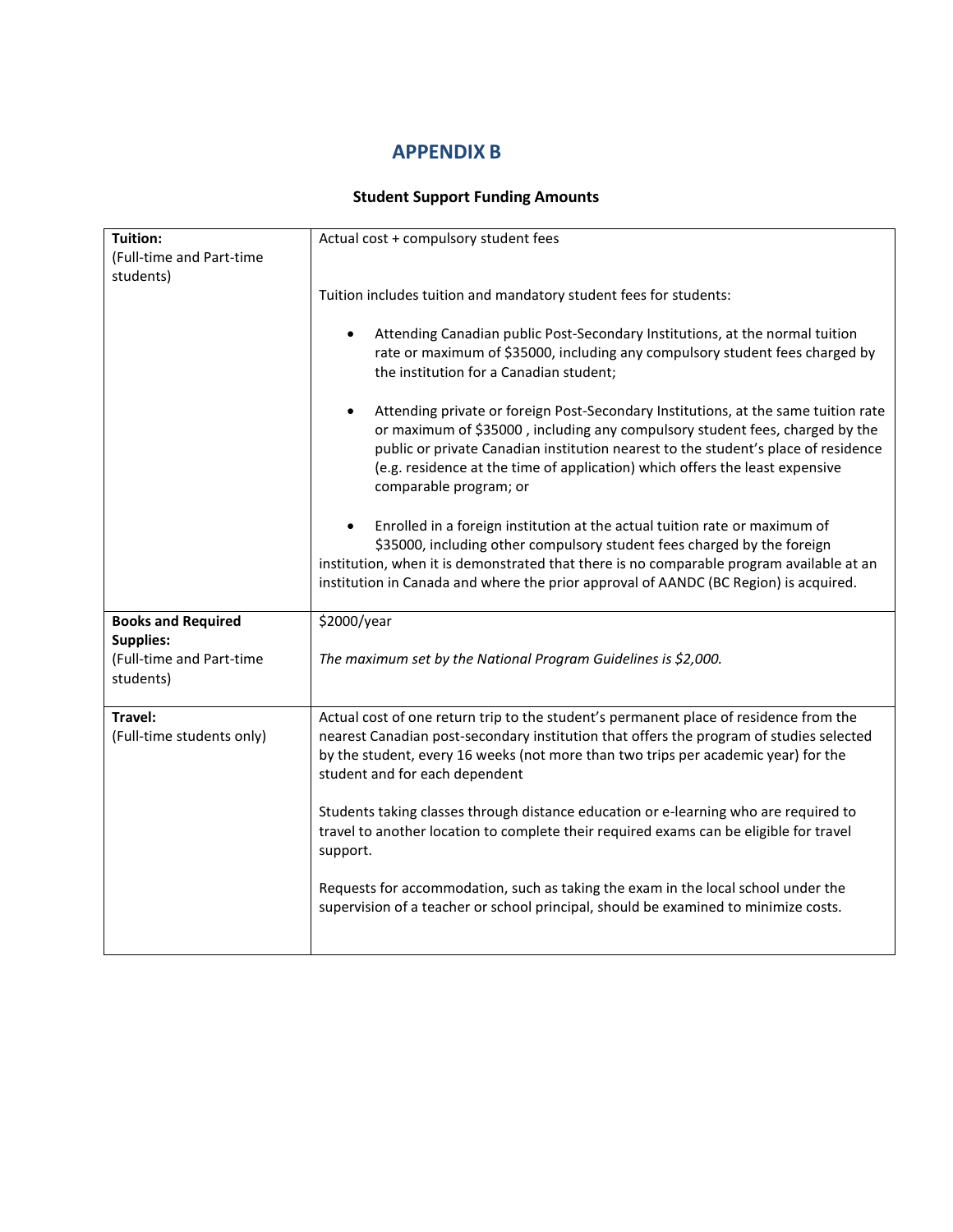### **APPENDIX C**

#### **CURRENT LIVING ALLOWANCE RATES** *2014/2015* **SCHOOL YEAR**

The living allowance established by the Canada Student Loan Program, as amended from time to time. Rates are based on the Canada Student Loan Need Assessment Living Allowance and what category you fall under as a student (i.e.: single living away, single with dependents, married etc.). Maximum rates are available from Human Resources and Social Development Canada.

| STUDENT DEMOGRAPHIC                           | MONTHLY ALLOWANCE |
|-----------------------------------------------|-------------------|
| Single Student                                | \$975.00          |
|                                               |                   |
| Single Student with:                          |                   |
| 1 Dependent                                   | \$1,345.00        |
| 2 Dependents                                  | \$1,505.00        |
| 3 Dependents                                  | \$1,655.00        |
| $$50$ per month for each additional Dependent |                   |
|                                               |                   |
| Married student with employed spouse.         | \$975.00          |
|                                               |                   |
| Married student with dependent spouse:        | \$1,195.00        |
| With 1 Dependent                              | \$1,345.00        |
| With 2 Dependents                             | \$1,505.00        |
| With 3 Dependents                             | \$1,655.00        |
| $$50$ per month for each additional Dependent |                   |
|                                               |                   |
|                                               |                   |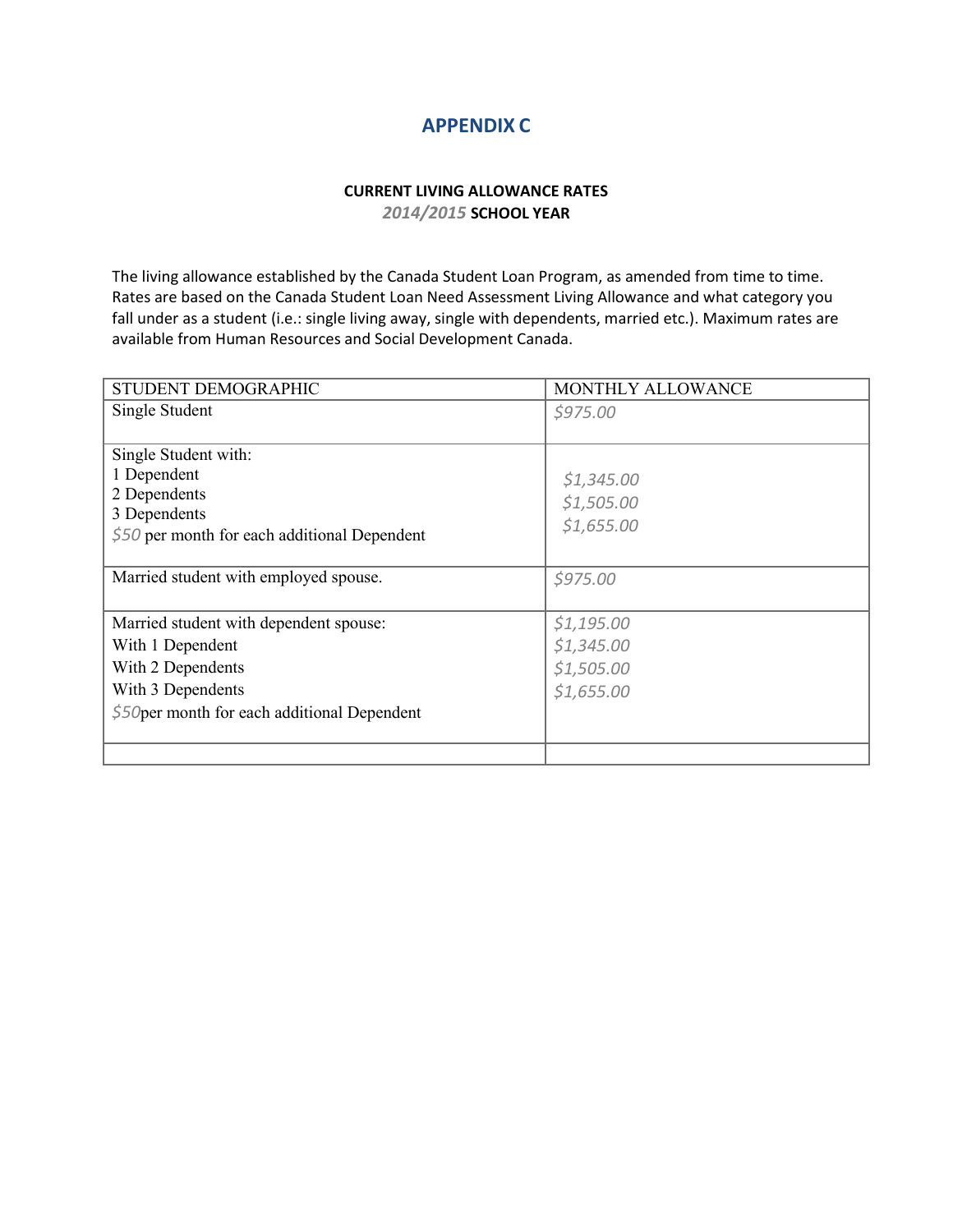### **APPENDIX D**

#### **DOCUMENT RELEASE FORM**

\_\_\_\_\_\_\_\_\_\_\_\_\_\_\_\_\_\_\_\_\_\_\_\_\_\_\_\_\_\_\_\_\_\_\_\_\_\_\_\_\_\_\_\_\_\_\_\_\_\_\_\_\_\_\_\_\_\_\_

\_\_\_\_\_\_\_\_\_\_\_\_\_\_\_\_\_\_\_\_\_\_\_\_\_\_\_\_\_\_\_\_\_\_\_\_\_\_\_\_\_\_\_\_\_\_\_\_\_\_\_\_\_\_\_\_\_\_\_

\_\_\_\_\_\_\_\_\_\_\_\_\_\_\_\_\_\_\_\_\_\_\_\_\_\_\_\_\_\_\_\_\_\_\_\_\_\_\_\_\_\_\_\_\_\_\_\_\_\_\_\_\_\_\_\_\_\_\_

\_\_\_\_\_\_\_\_\_\_\_\_\_\_\_\_\_\_\_\_\_\_\_\_\_\_\_\_\_\_\_\_\_\_\_\_\_\_\_\_\_\_\_\_\_\_\_\_\_\_\_\_\_\_\_\_\_\_\_

PSE Institution Name & Address:

**Attention: Office of the Registrar**

To Whom It May Concern:

As a student assisted by the Bonaparte Indian Band, I hereby authorize the above named postsecondary education institution to release all transcripts, attendance records and other documents indicative of my progress to the Bonaparte Indian Band .

Student Name:

Student Number:

Program of Study:

School Year:

Please forward the above mentioned documentation as they become available to:

Bonaparte Indian Band P.O Box 669 Cache Creek, B.C VOK 1HO

Attention*: Martin Gerstmar Administrator*

\_\_\_\_\_\_\_\_\_\_\_\_\_\_\_\_\_\_\_\_\_\_\_\_\_\_\_\_\_\_\_\_\_\_\_\_\_\_\_\_\_\_\_\_\_\_\_\_\_\_\_\_\_\_\_\_\_\_\_\_

Student signature Date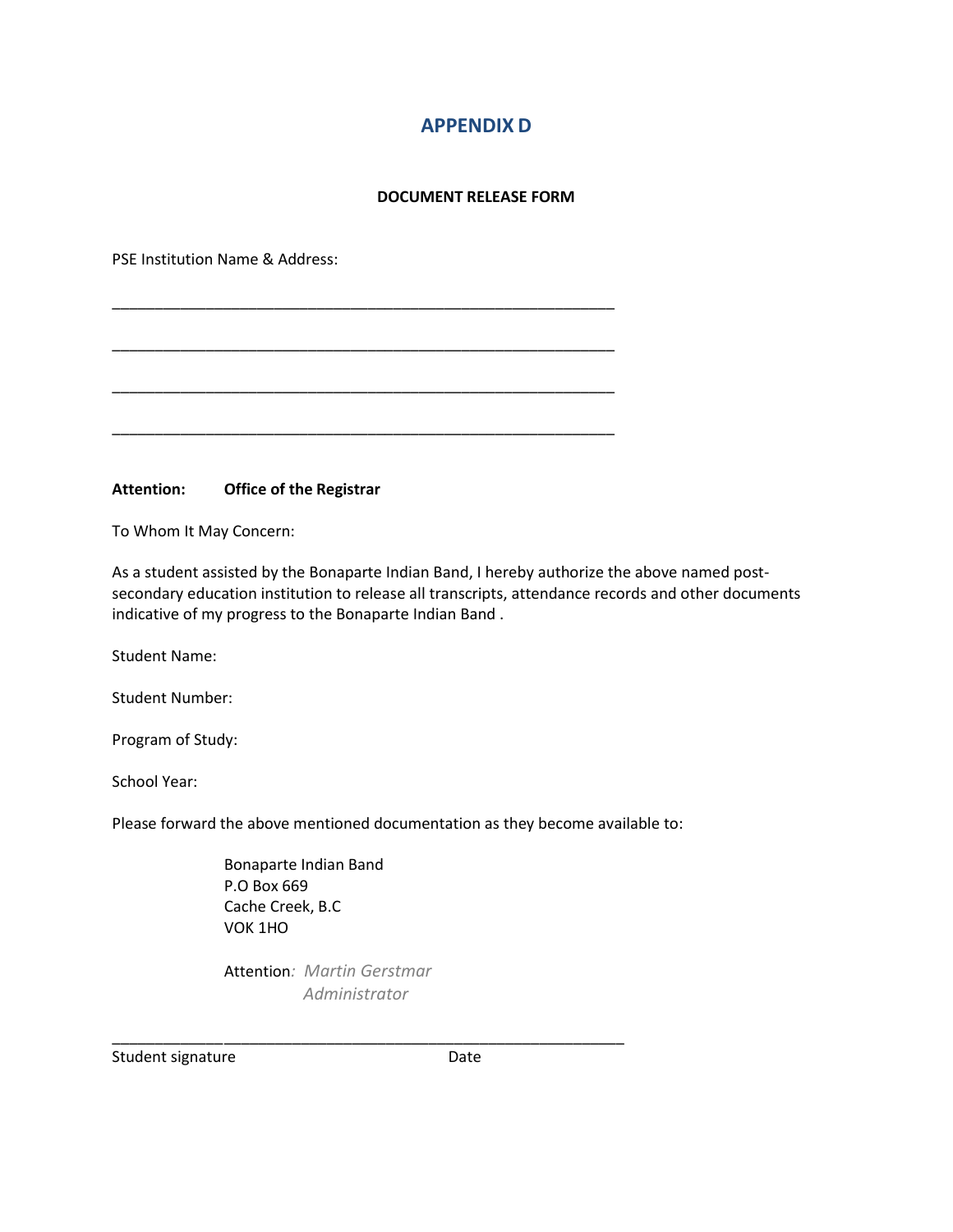### **APPENDIX E**

### **TRAVEL ASSISTANCE REQUEST FORM**

| <b>PSE TRAVEL REQUEST</b>                    |                                       |  |
|----------------------------------------------|---------------------------------------|--|
|                                              |                                       |  |
| <b>FULL-TIME STUDENT</b>                     |                                       |  |
| <b>DISTANCE EDUCATION E-LEARNING STUDENT</b> |                                       |  |
| <b>REQUEST</b>                               |                                       |  |
| <b>RETURN TRIP HOME</b>                      |                                       |  |
| <b>FALL SEMESTER</b>                         | <b>DATE:</b>                          |  |
| <b>WINTER SEMESTER</b>                       |                                       |  |
| <b>SPRING SEMESTER</b>                       | <b>DATE:</b>                          |  |
| <b>SUMMER SEMESTER</b>                       | <b>DATE:_________________________</b> |  |
| <b>E-LEARNING</b>                            | <b>DATE:___________________</b>       |  |
| <b>MANDATORY TESTING</b>                     |                                       |  |
|                                              |                                       |  |

**STUDENTS SIGNATURE DATE**

**\_\_\_\_\_\_\_\_\_\_\_\_\_\_\_\_\_\_\_\_\_\_\_\_\_\_\_\_\_\_\_\_\_\_\_\_\_\_\_\_\_\_\_\_\_\_**